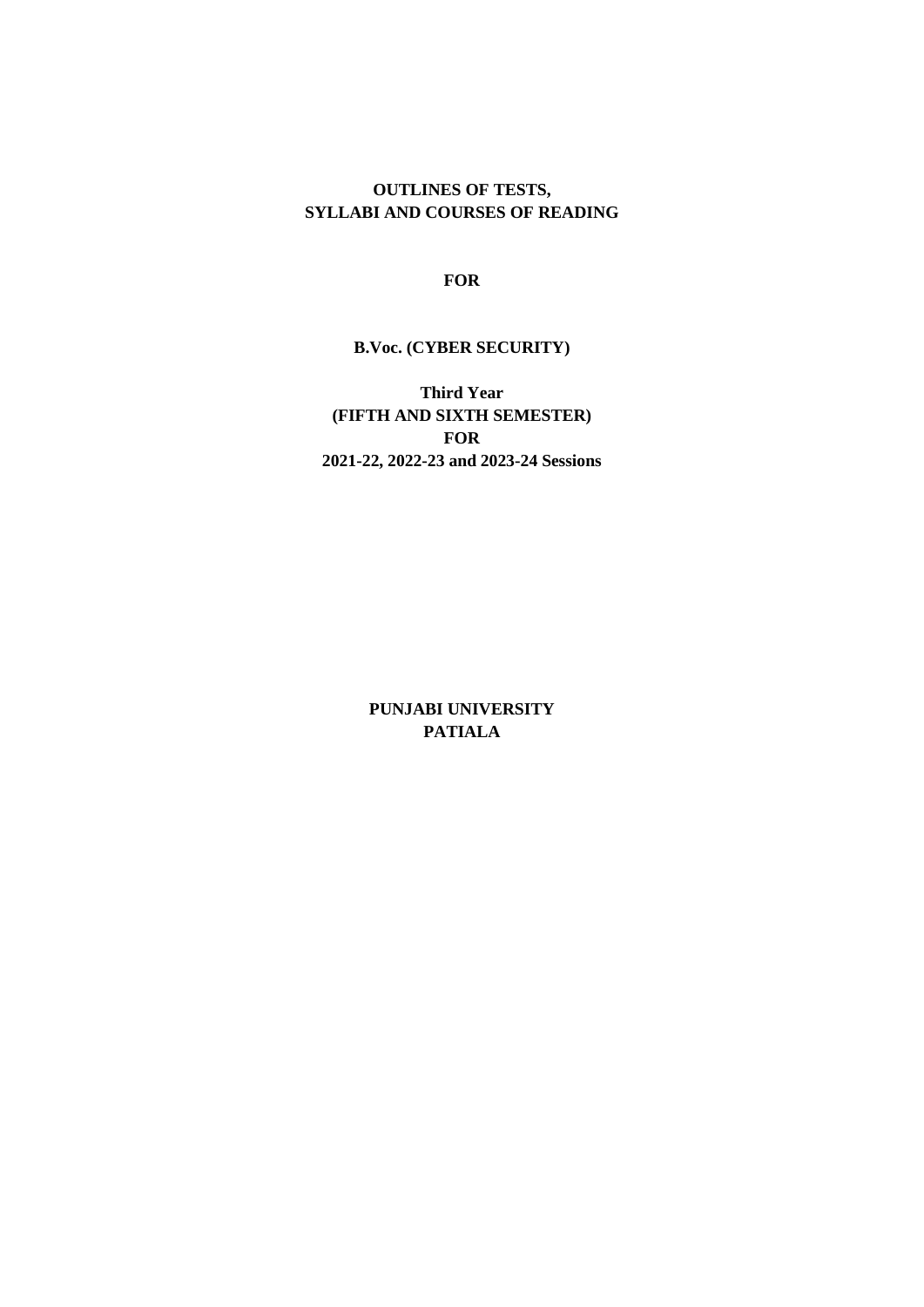# **B.VOC( Cyber Security) 3rd Year ( 5th and 6th Semester)**

| Code                 | <b>Title of</b><br><b>Paper</b>                          | Component    | <b>Credits</b> | <b>University</b><br><b>Examination</b> | <b>Internal</b><br><b>Assessment</b> | Max.<br><b>Marks</b> | Exam.<br><b>Duration</b><br><b>Hours</b> |
|----------------------|----------------------------------------------------------|--------------|----------------|-----------------------------------------|--------------------------------------|----------------------|------------------------------------------|
| <b>B.VCS-</b><br>311 | Presentation<br>Skills and<br>Personality<br>Development | General      | 4.5            | 60                                      | 40                                   | 100                  | 3                                        |
| <b>B.VCS-</b><br>312 | Ethical<br>Hacking-<br>Level 3                           | General      | 4.5            | 60                                      | 40                                   | 100                  | 3                                        |
| <b>B.VCS-</b><br>313 | Penetration<br>Testing                                   | Skill        | 4.5            | 60                                      | 40                                   | 100                  | 3                                        |
| <b>B.VCS-</b><br>314 | Cloud<br>Computing                                       | <b>Skill</b> | 4.5            | 60                                      | 40                                   | 100                  | 3                                        |
| <b>B.VCS-</b><br>315 | Software<br>$Lab - IX$                                   | General      | 4.0            | 50                                      | 50                                   | 100                  | $\overline{3}$                           |
| <b>B.VCS-</b><br>316 | Software<br>$Lab - X$                                    | Skill        | 4.0            | 50                                      | 50                                   | 100                  | 3                                        |
| <b>B.VCS-</b><br>317 | Software<br>$Lab - XI$                                   | <b>Skill</b> | 4.0            | 50                                      | 50                                   | 100                  | 3                                        |
| <b>Total</b>         |                                                          |              | 30             | 390                                     | 310                                  | 700                  |                                          |

# **2021-22, 2022-23 and 2023-24 Sessions**

# 1. The breakup of marks for the practical will be as under:

|                           | <b>Internal Assessment</b>         | 50 Marks |
|---------------------------|------------------------------------|----------|
| ii.                       | Viva Voce (External Evaluation)    | 20 Marks |
| $\overline{\text{iii}}$ . | Lab Record Program Development and | 30 Marks |
|                           | Execution(External Evaluation)     |          |

1. The breakup of marks for the internal assessment for theory Subjects will be as under:

| Average of Both Mid Semester Tests / Internal | 24 Marks |
|-----------------------------------------------|----------|
| Examinations                                  |          |
| Attendance                                    | 8 Marks  |
| Written Assignment/Project Work etc.          | 8Marks   |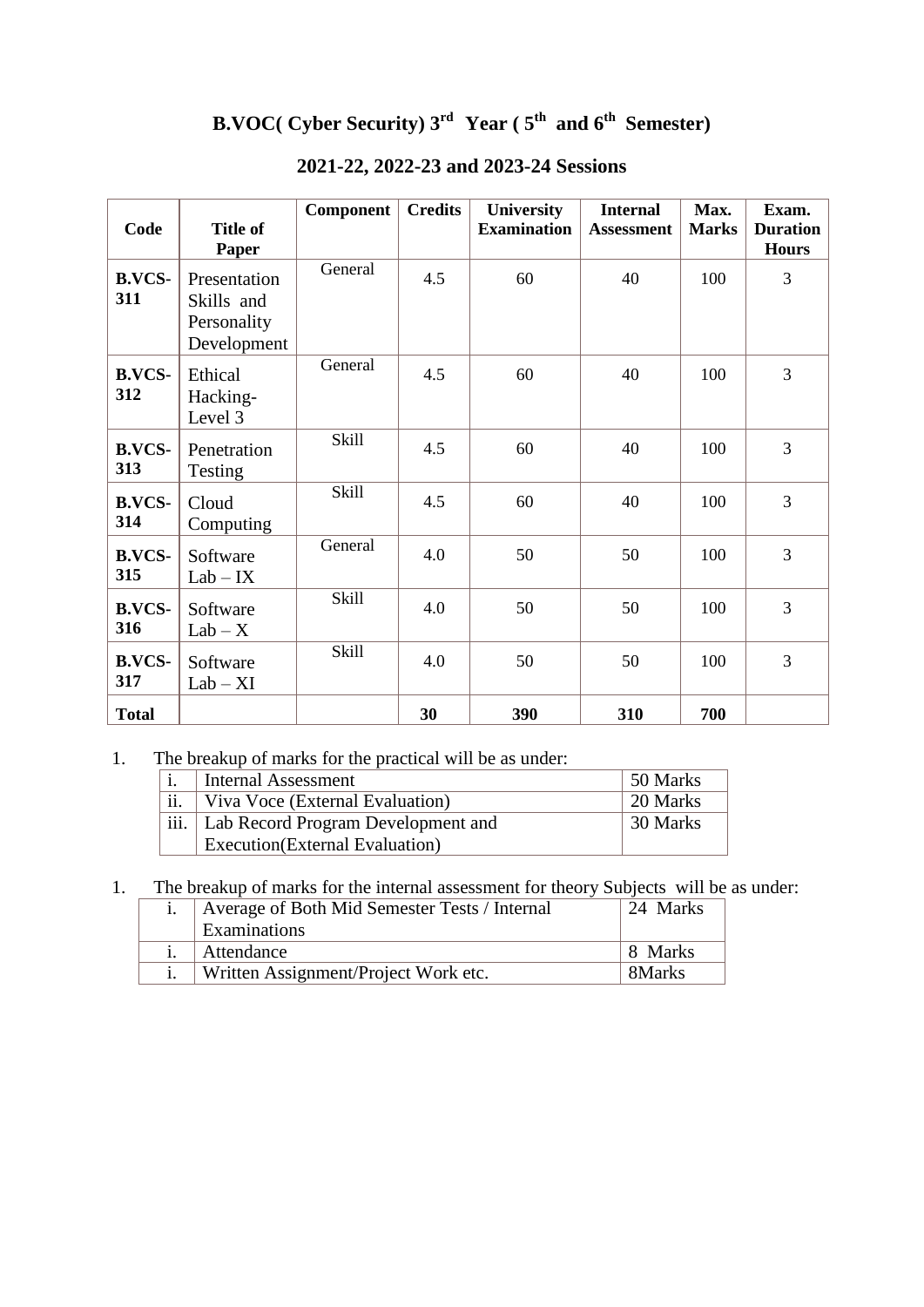# **SYLLABUS FOR**

# **B.VOC( Cyber Security) Third Year( 6th Semester)**

# **2021-22, 2022-23 and 2023-24 Sessions**

| <b>CODE</b>          | <b>TITLE OF</b><br><b>PAPER</b> | <b>INTERNAL</b><br><b>ASSESSMENT</b> |            | <b>EXTERNAL MAXIMUM</b><br><b>MARKS</b> |
|----------------------|---------------------------------|--------------------------------------|------------|-----------------------------------------|
| <b>B.VCS-</b><br>321 | <b>PROJECT</b>                  | 150                                  | <b>250</b> | 400                                     |

 **6-month Industrial Training Credit: 18**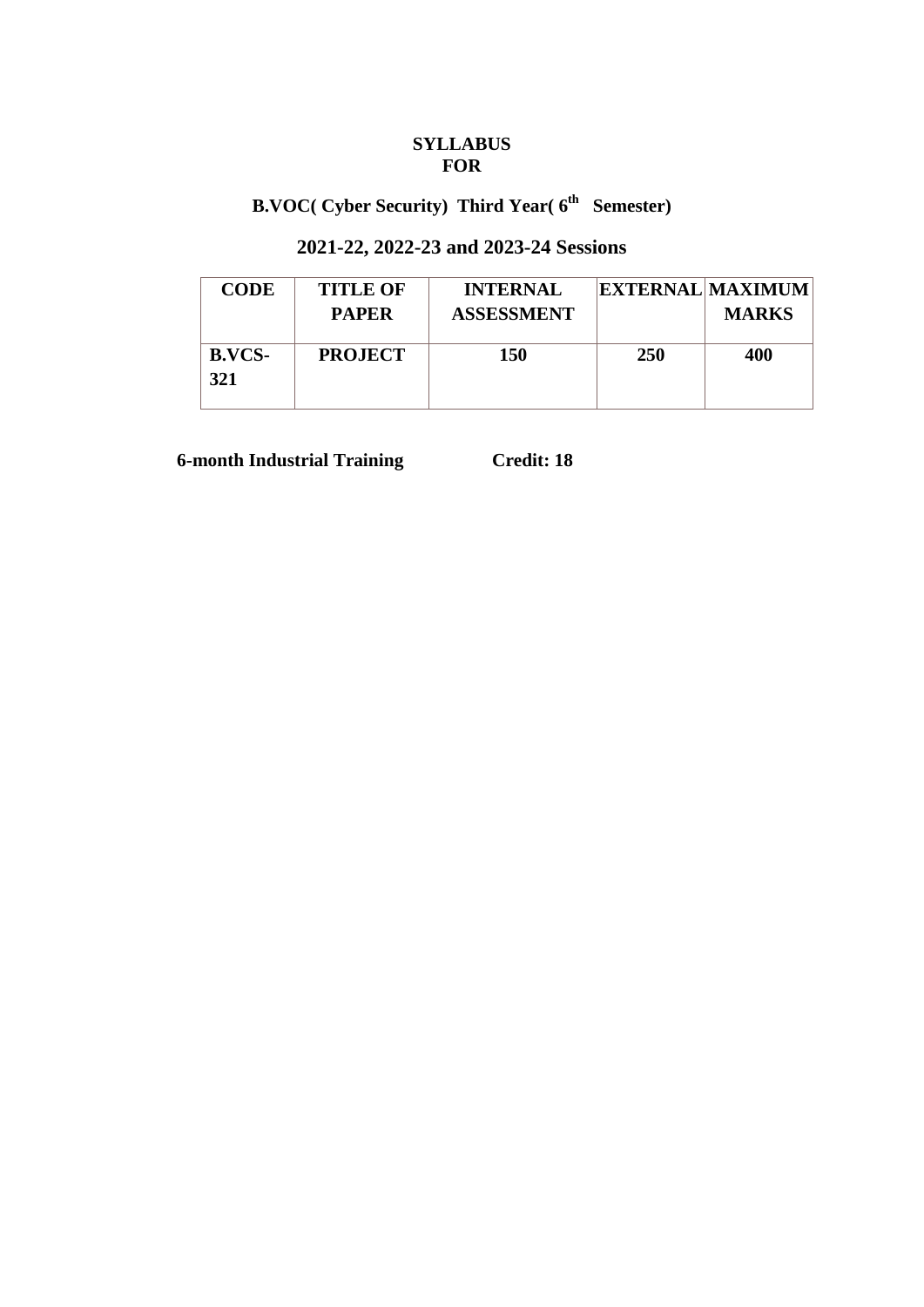#### **Semester-V**

#### **B.VCS-311 Presentation Skills and Personality Development**

**Max. Marks: 60 Marks Min. Time: 3hrs Min. Pass Marks: 35% Lectures to be delivered: 55-65** 

### **INSTRUCTIONS FOR THE PAPER SETTER**

The question paper will consist of three sections A, B and C. Each of sections A and B will have four questions from the respective sections of the syllabus and each question carry 9 marks. Section C will consist of one compulsory question having 12 parts of shortanswer type covering the entire syllabus uniformly and each question will carry 2 marks.

#### **INSTRUCTIONS FOR THE CANDIDATES**

Candidates are required to attempt two questions each from section A and B and the entire section C.

### **Section – A: Literature**

Prescribed Text: Popular Short Stories.

From the prescribed text the following stories are to be

read: A Cup of Tea – Katherine Mansfield.

The Open Window – H.H. Munro ("Saki")

The Gift of the Magi – O. Henry

The Ant and the Grasshopper – W. Somerset Maugham The Necklace – Guy De Maupassant

#### **Section B**: **Grammar and Writing Skills Tenses**

- Voice
- Narration
- Letter Writing – Formal
- Resume/C.V. Writing
- **Report Writing**
- Note making, Summarizing and Abstracting

#### **Books Recommended:**

- The Written Word by Vandana R. Singh: Oxford University Press.
- Popular Short Stories: Oxford University Press
- Oxford Practice Grammar by John Eastwood : Oxford University Press
- Oxford Advanced Learner's Dictionary.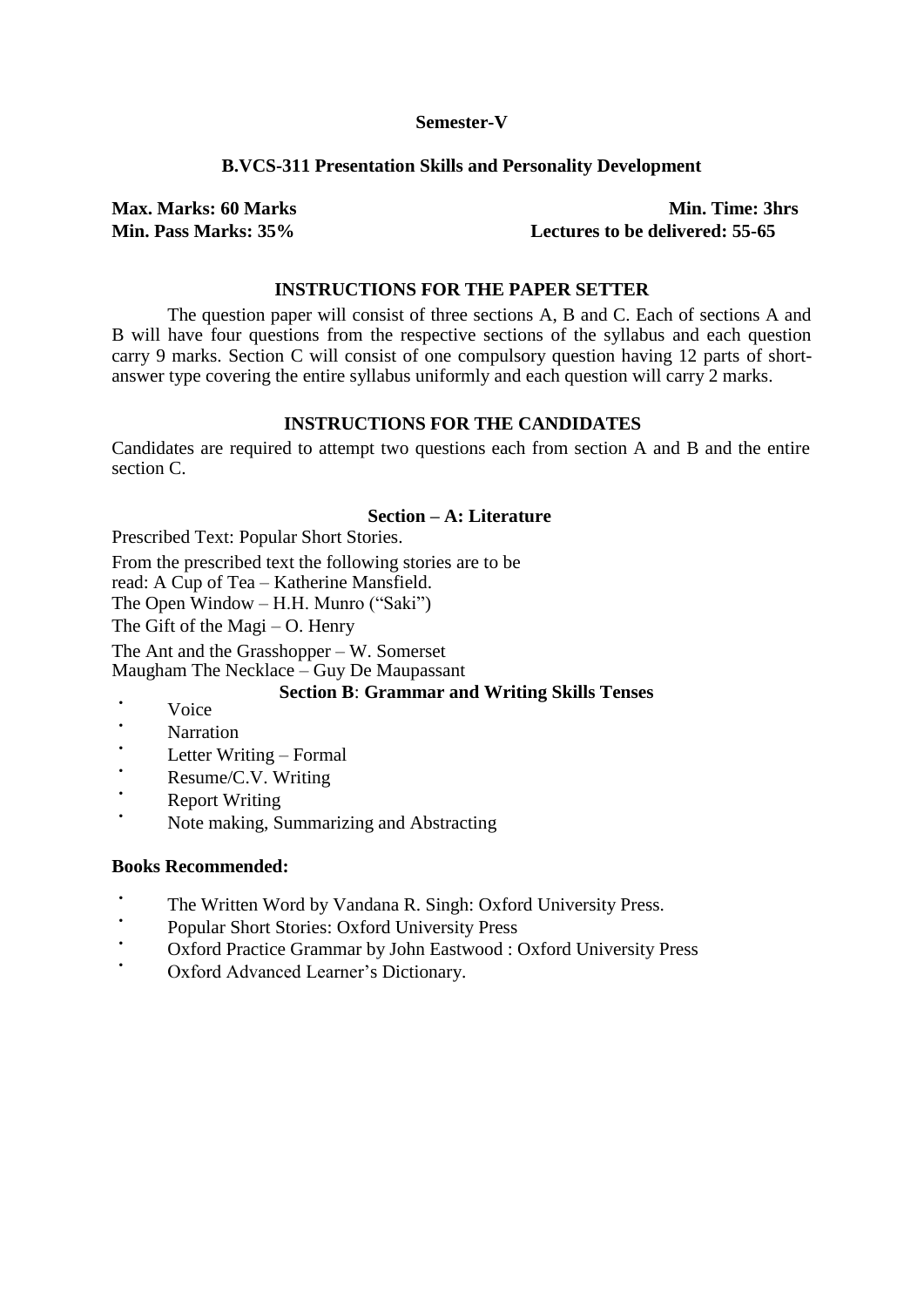#### **B.VCS- 312 Ethical Hacking-Level 3**

#### **Max Marks: 60 Maximum Time: 3 Hrs. Min Pass Marks: 35% Lectures to be delivered: 55-65**

#### **INSTRUCTIONS FOR THE PAPER SETTER**

The question paper will consist of three sections A, B and C. Each of sections A and B will have four questions from the respective sections of the syllabus and each question carry 9 marks. Section C will consist of one compulsory question having 12 parts of shortanswer type covering the entire syllabus uniformly and each question will carry 2 marks.

#### **INSTRUCTIONS FOR THE CANDIDATES**

Candidates are required to attempt two questions each from section A and B and the entire section C.

#### **SECTION-A**

**IDS/IPS and Honey pots:** Rules for IDS/IPS, Honey pots Detection, Evasion Techniques, Security Measures for IDS, Unified Threat Management (UTM), Rules set for UTM, Virtual Private Network (VPN), Network Vulnerability Assessment Automated & Manually

**Android Ethical Hacking & Security:** Ethical Hacking Practical on Smartphone, Securing your Android mobile from being hacked, Cyber Threats for Mobile, Android Rooting and Testing for Exploits, Securing your family with Android Apps, Smartphone Data Recovery

Web Server Ethical Hacking: Types of Web servers and their Security, Web Server Enumeration, Attacking a Web server, Directory Traversal attack, Methodology for Web server attack, Using HT Track to find backdoor in Web server, Testing the Payload on server, Brute force attack, Security and Defending against Web Server Attacks, Upgrading a Web server

**Session Hijacking Ethical Hacking:** Session Hijacking, Process of Session Hijacking, Types of Session Hijacking, Testing for Session Hijacking, Browser Hijacking, Coping with Session Hijacking, Coding Standards and Session Management, Evaluating the Cookies

**Advance Google hacking:** Advance Google hacking, Google Hacking Database, Google Dorks for SQL and Advance SQL Injection, Enumerating the Website's Security & Publicly Available Data, Deep Web vs Dark Web

**SQL Injection:** SQL Injection, Case Studies, SQL Injection Technologies, Types of SQL Injection, Steps to Perform SQL Injection, Advance SQL Injection, SQL Injection Tool-Kit, Security Methods against SQL Injection

#### **SECTION-B**

**Web Application Ethical Hacking**: Architecture of a Web Application, Hacking Threats for a Web Application, Cross Site Scripting (XSS), Cross Site Request Forgery (CSRF), Data Storage and Functionality testing of a Web Application, Detecting a Web Application Attack, Vulnerability Testing Tools, Security against Web Application Attack

**Shell:** Shell Injection, Local File Inclusion (LFI) & Remote File Inclusion (RFI), Live Demonstration of Shell Injection on Web Server, Evaluating the Coding Standards

Tamper data: Intercepting between Server and Client Side, Understanding the GET and POST, Burp Suit & OWASP ZAP, Tampering Website's Data

**Securing a Website:** Web Application Firewall Introduction, AWS Web Application Firewall and Another Popular Firewall, Input Validations, Sanitisation the Input, Website Vulnerability Assessment Automated & Manually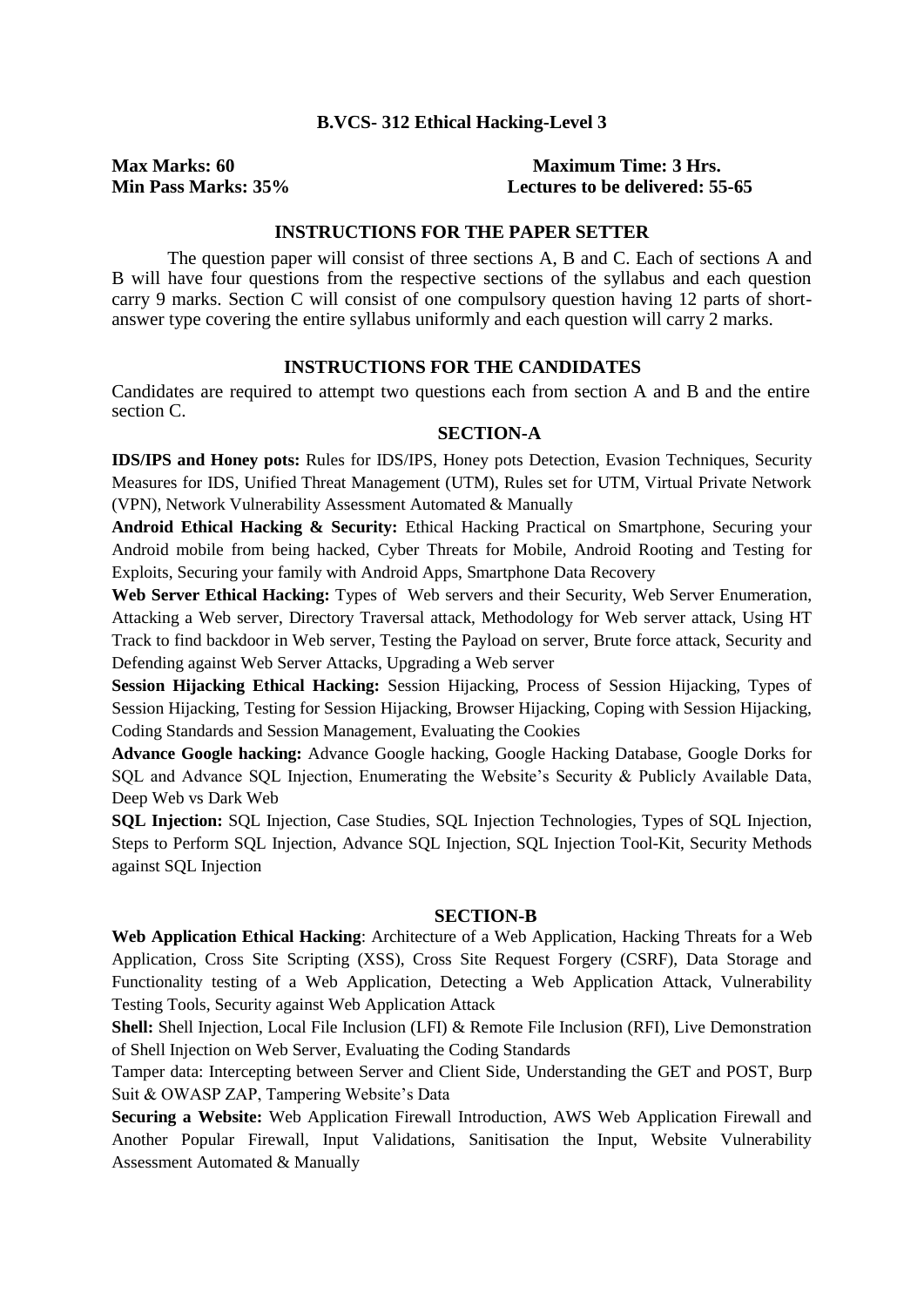**Cloud Computing Ethical Hacking**: Services of Cloud Computing, Loop Holes in Cloud Computing, Attack Methods for Cloud Services, Securing the Cloud (Manually and with Tools), Using Cloud Service for DDOS Protection and Session Hijacking

**Practice Sets for Website Ethical Hacking:** Bwap, Word Press Website Hacking, Dam Vulnerable Application, OWASP Top 10 Vulnerability

#### **Reference Books:**

1. Thomas Mathew, Ethical Hacking, 0571 Publisher, 2003. 13

2. Joel SeatnbraV and George Kurtz, Hacking Exposed: Network Security Secrets & Solutions, Stuart McClure, McGraw-Hill, 2005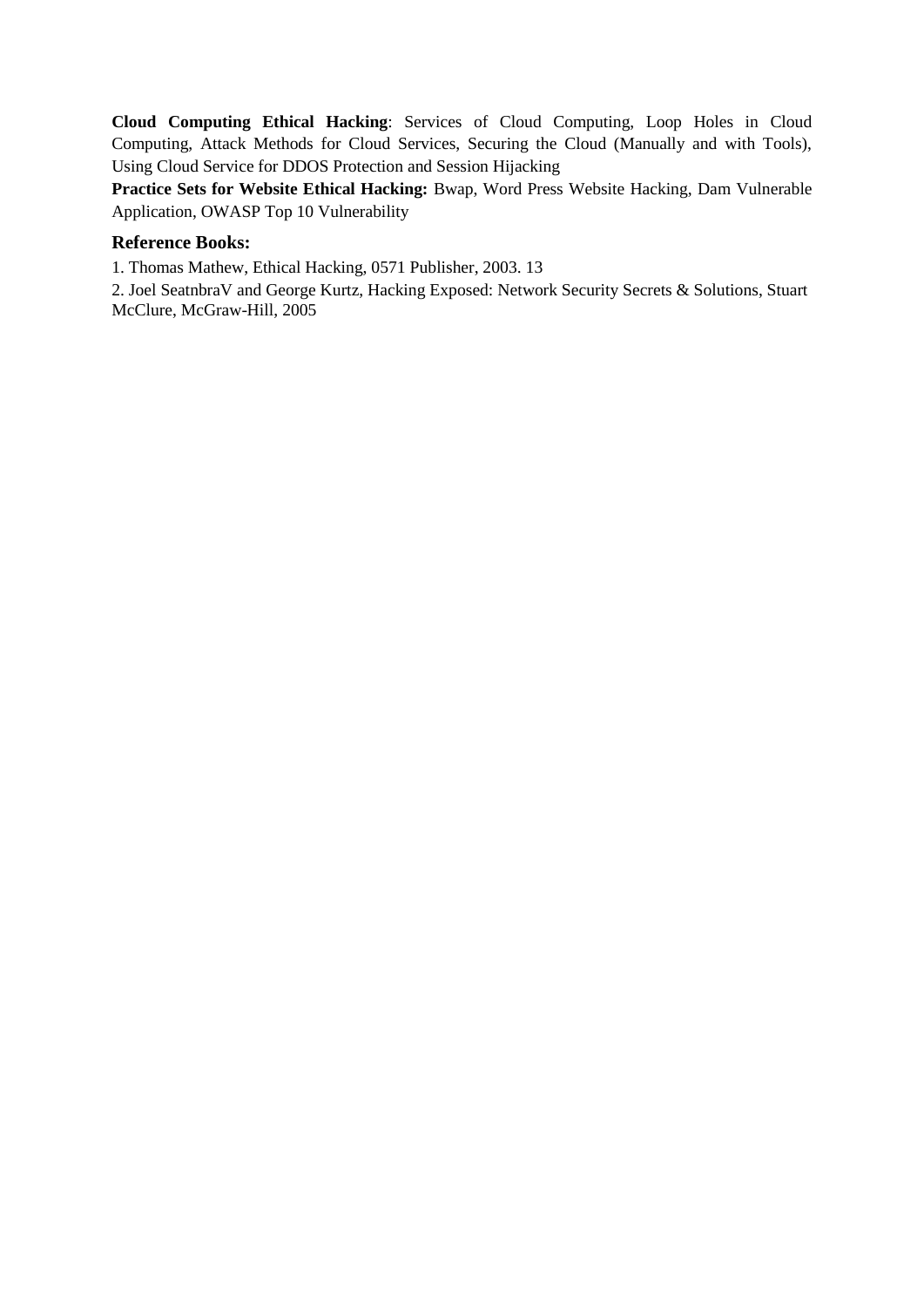#### **B.VCS- 313 Penetration Testing**

#### **Max Marks: 60 Maximum Time: 3 Hrs. Min Pass Marks: 35% Lectures to be delivered: 55-65**

#### **INSTRUCTIONS FOR THE PAPER SETTER**

The question paper will consist of three sections A, B and C. Each of sections A and B will have four questions from the respective sections of the syllabus and each question carry 9 marks. Section C will consist of one compulsory question having 12 parts of shortanswer type covering the entire syllabus uniformly and each question will carry 2 marks.

### **INSTRUCTIONS FOR THE CANDIDATES**

Candidates are required to attempt two questions each from section A and B and the entire section C.

#### **SECTION –A**

**Penetration Testing Process:** Pre-engagement, Methodologies, Reporting,

**Introduction to Web Applications:** HTTP/S Protocol Basics, Encoding, Same Origin, Cookies, Sessions, Web Application Proxies

**Information Gathering:** Gathering information on your target, Infrastructure, Fingerprinting frameworks and applications, Fingerprinting custom applications, Enumerating resources, Relevant information through misconfigurations, Google hacking, Shodan HQ

**Cross-Site Scripting:** Cross-Site Scripting, Anatomy of an XSS Exploitation, The three types of XSS, Finding XSS, XSS Exploitation, Mitigation

**SQL Injection:** Introduction to SQL Injections, Finding SQL Injections, Exploiting In-band SQL Injections, Exploiting Error-based SQL Injections, Exploiting blind SQLi, SQL Map, Mitigation Strategies, From SQLi to Server Takeover.

**Authentication and Authorization:** Introduction, Common Vulnerabilities, Bypassing Authorization,

**Session Security:** Weaknesses of the session identifier, Session hijacking, Session Fixation, Cross-Site Request Forgeries

#### **SECTION –B**

**Flash Security:** Introduction, Flash Security Model, Flash Vulnerabilities, Pen testing Flash Applications

**HTML5:** Cross-Origin Resource Sharing, Cross-Windows Messaging, Web Storage, Web Socket, Sandboxed frames

**File and Resource Attacks:** Path Traversal, File Inclusion Vulnerabilities, . Unrestricted File Upload, **Other Attacks:** Click jacking, HTTP Response Splitting, Business Logic Flow, Denial of Services.

**Web Services:** Introduction, Web Services Implementations, The WSDL Language, and Attacks.

**X Path:** XML Documents and Databases, X Path, Detecting X Path Injection, Exploitation, Best Defensive Techniques.

#### **Reference Books :**

- 1. Georgia Weidman, "Penetration Testing".
- 2. Patrick Engebretson, "The Basics of Hacking and Penetration Testing", Ethical Hacking and Penetration Testing Made Easy.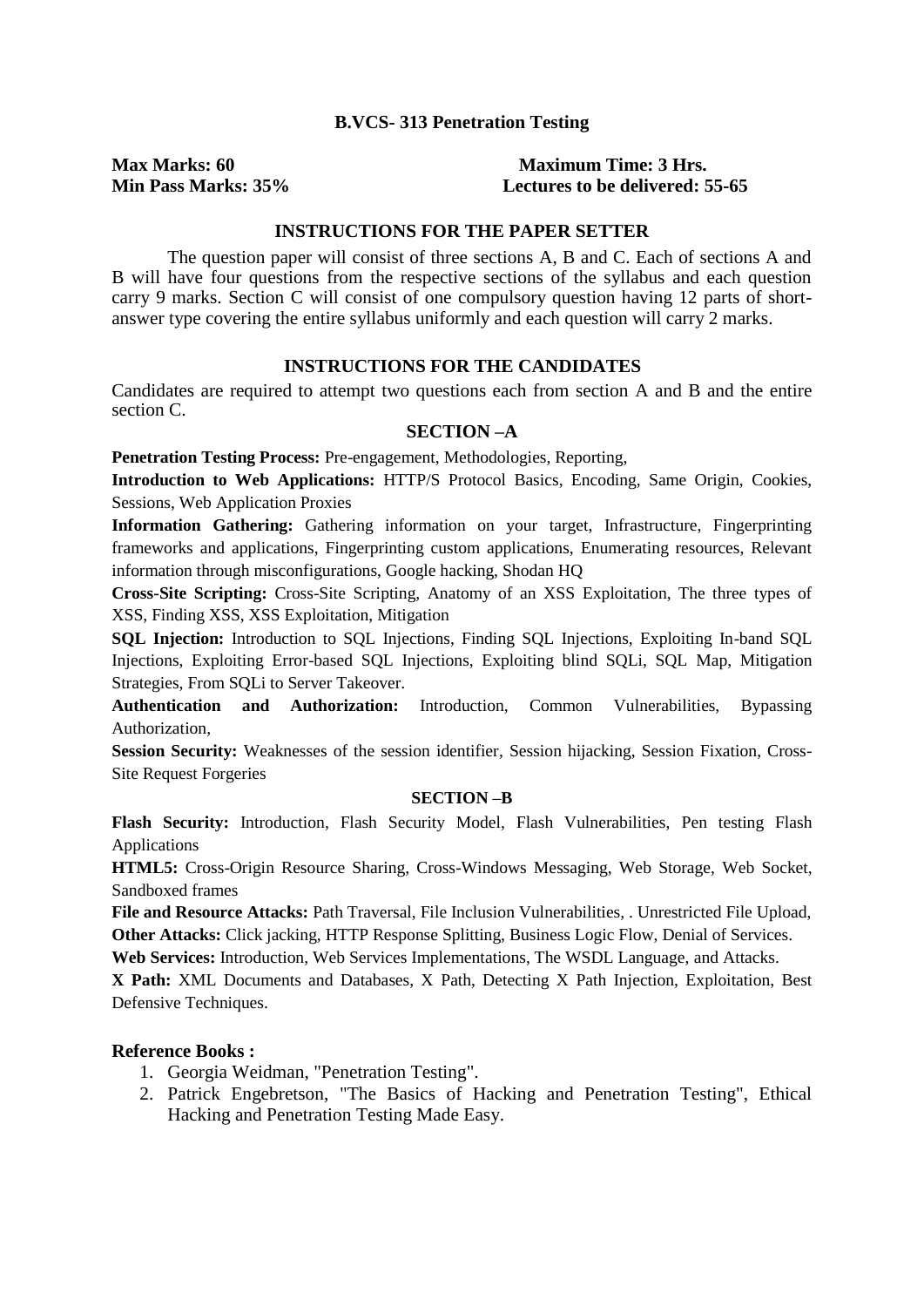#### **B.VCS- 314 Cloud Computing**

**Max Marks: 60 Maximum Time: 3 Hrs.**

#### **Min Pass Marks: 35% Lectures to be delivered: 55-65**

### **INSTRUCTIONS FOR THE PAPER SETTER**

The question paper will consist of three sections A, B and C. Each of sections A and B will have four questions from the respective sections of the syllabus and each question carry 9 marks. Section C will consist of one compulsory question having 12 parts of shortanswer type covering the entire syllabus uniformly and each question will carry 2 marks.

#### **INSTRUCTIONS FOR THE CANDIDATES**

Candidates are required to attempt two questions each from section A and B and the entire section C.

#### **SECTION –A**

**Introduction:** Definition of Cloud, Basics of Cloud Computing, Characteristics of Cloud, Benefits of Cloud, Driving factors towards the use of Cloud Computing, Comparing Cloud with Grid Computing Systems, Workload Patterns for the Cloud, Selection criteria for migrating into Cloud, Application of Cloud Computing.

**Basic Concepts and Virtualization:** Cloud Computing Evolution, Big Data Concept, Elasticity and scalability, Virtualization: characteristics of virtualization, Benefits of virtualization, Forms of CPU virtualization, Hypervisors, VMWare, Multitenancy, Application programming interfaces (API), Billing and metering of Cloud services, Economies of scale, Management, Tooling, and automation in Cloud Computing, SLA in Cloud Computing.

**Cloud Computing Service Delivery Models:** Cloud service delivery models, Cloud Reference Model, Infrastructure as a service (IaaS) architecture, details, examples and applications, Platform as a service (PaaS) architecture, details, examples and applications, Software as a service (SaaS) architecture, details, examples and applications, NIST architecture.

#### **SECTION –B**

**Cloud Deployment Models:** Cloud deployment models, Private Clouds, Public Clouds, Hybrid Clouds, Community, Virtual private Clouds, Heterogeneous and Homogenous Clouds, Vertical and special purpose Clouds, Migration paths for Cloud, Selection criteria for Cloud deployment.

**Cloud Security:** Cloud Security challenges and risks, Principal Characteristics of Cloud Computing security, Cloud Computing Security Reference Model, How security gets integrated, Principal security dangers to Cloud Computing, Virtualization and Multitenancy, Internal security breaches, Data corruption or loss, User account and service hijacking, Steps to reduce Cloud Security breaches, Identity and access management, Cloud forensics, Digital signature, SSL.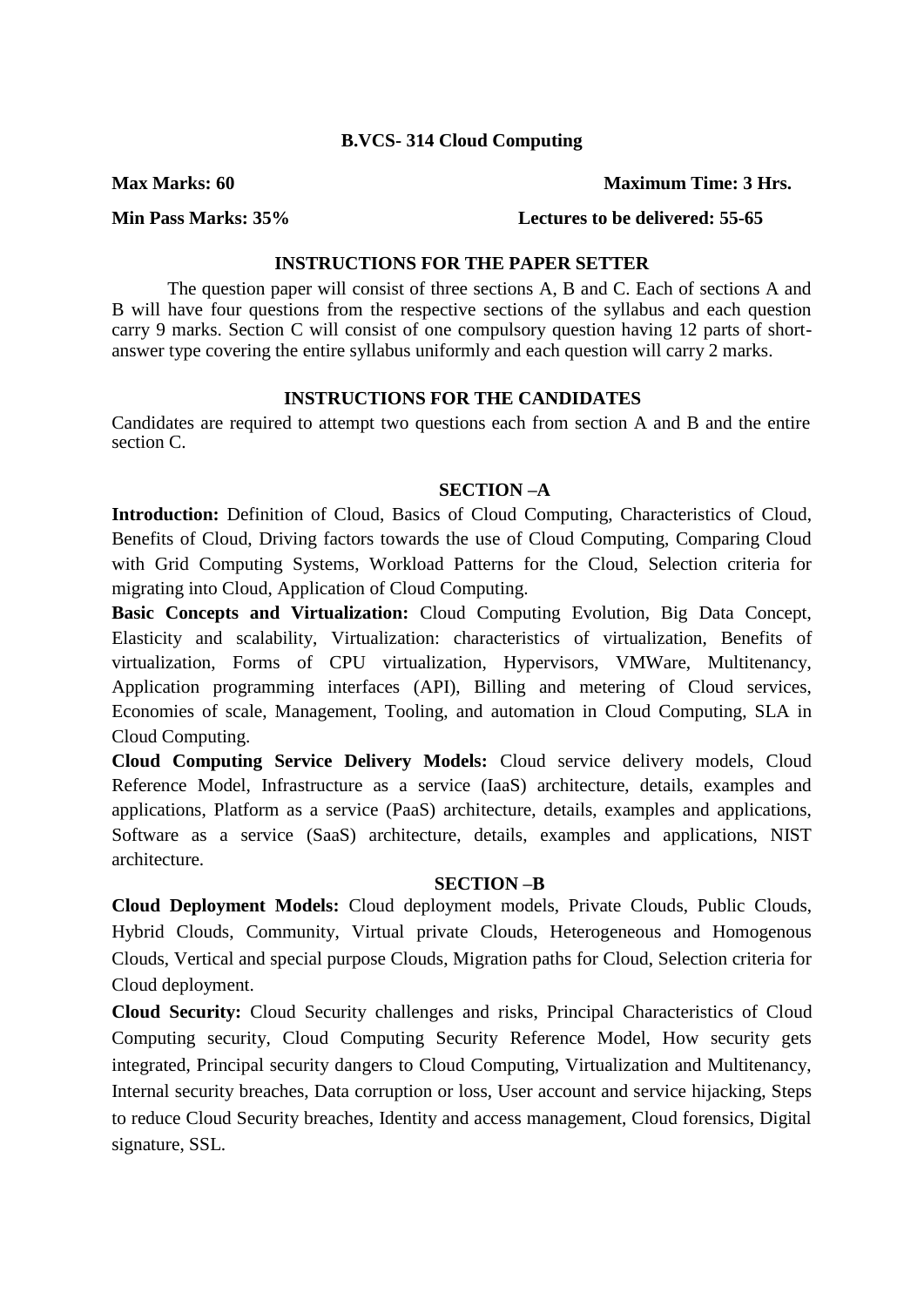# **Reference Books:**

1. Barrie Sosinsky, Cloud Computing Bible, Wiley.

2. Michael Miller, Cloud Computing, QUE Publications.

3. Judith Hurwitz, Robin Bloor, Marcia Kaufman, Fern Halper, Cloud Computing for Dummies, Wiley.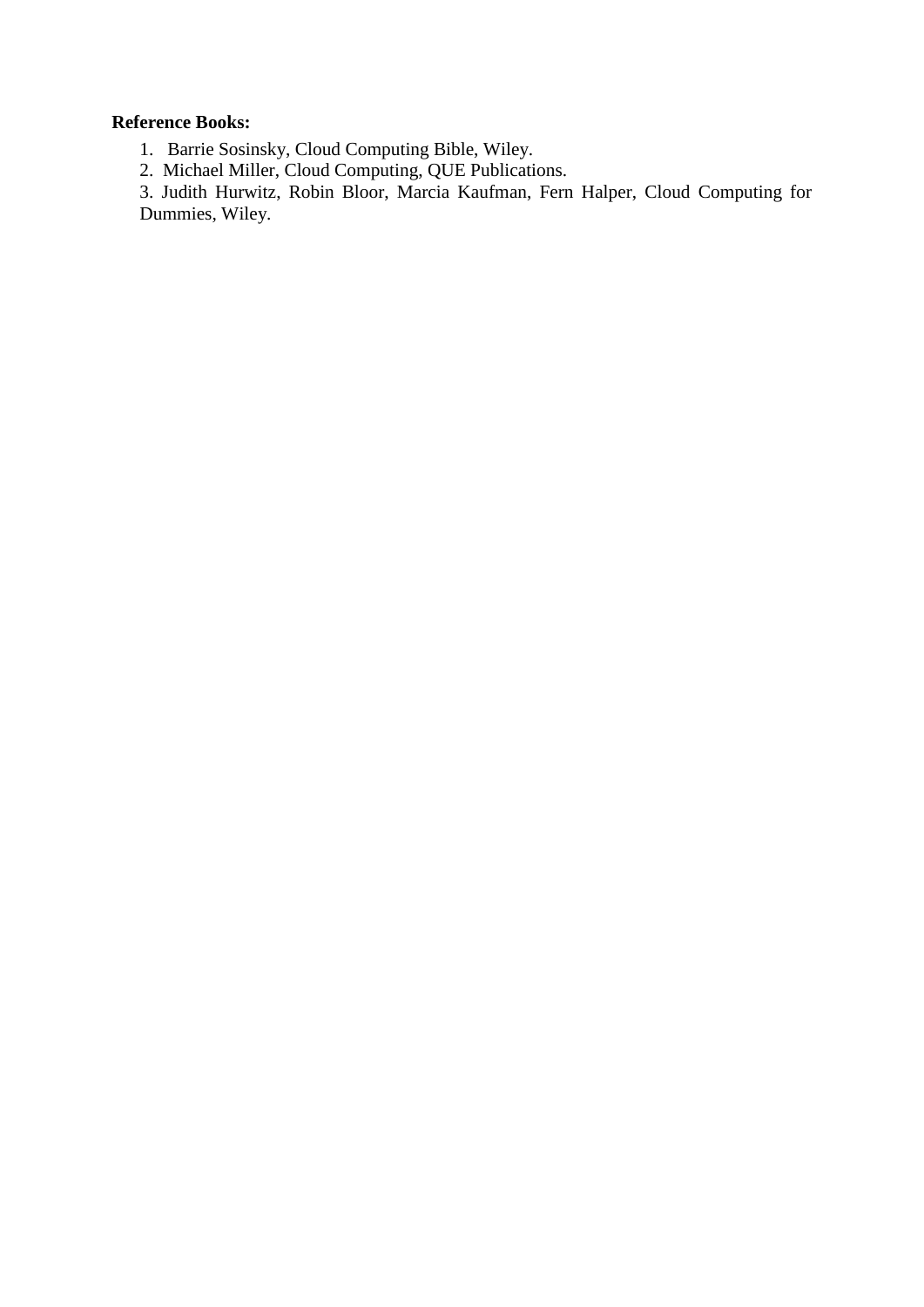# **B.VCS – 315 Software Lab – IX (Based on B.VCS- 312)**

# **Min Pass Marks: 35%**

# **Max Marks: 50 Maximum Time: 3 Hrs.**

This laboratory course will comprise as exercises to supplement what is learnt under paper B.VCS- 312: Ethical Hacking-Level 2

\*Maximum Marks for Continuous Assessment: 50

Maximum Marks for University Examination: 50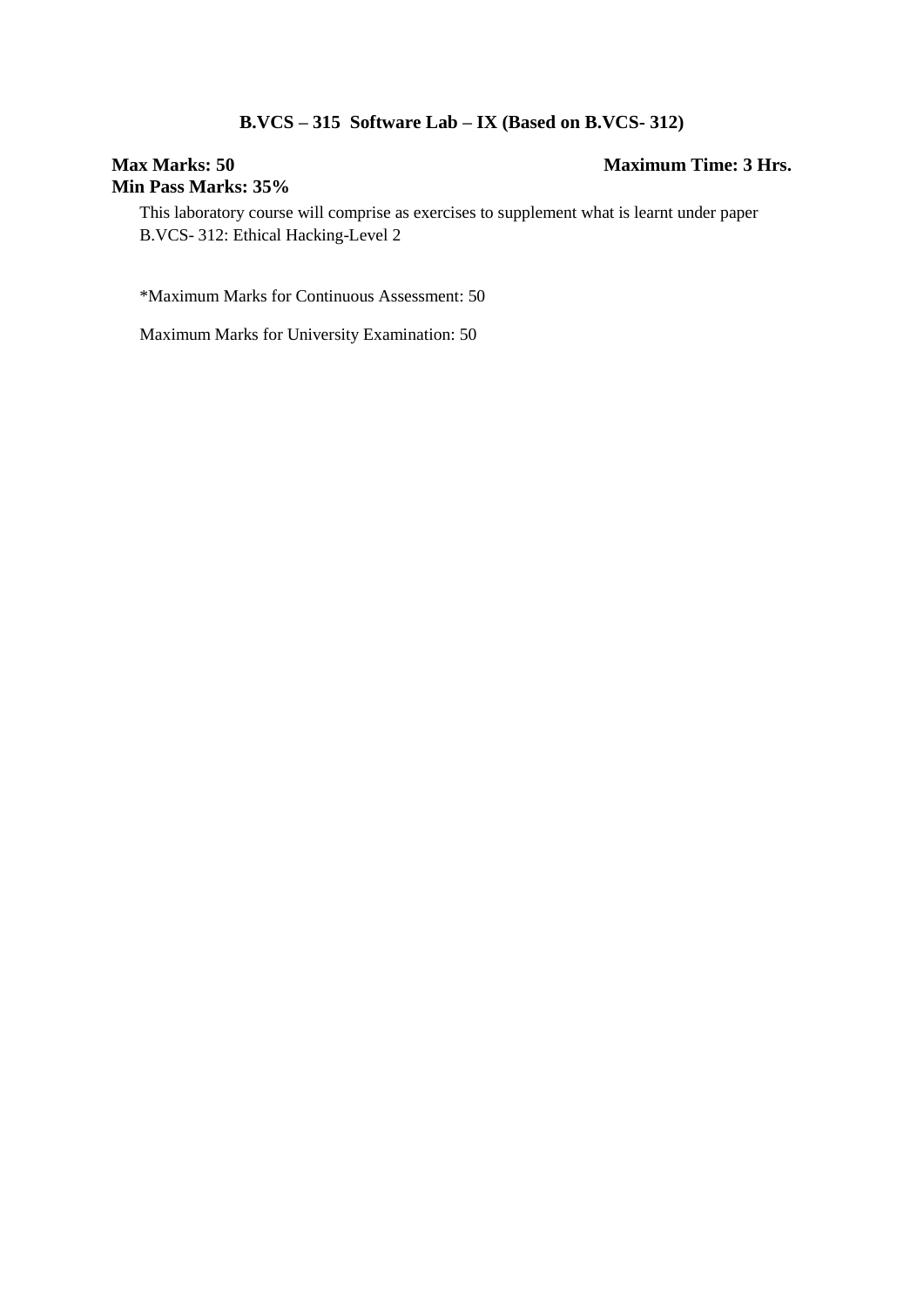# **B.VCS – 316 Software Lab – X (Based on B.VCS- 313) Max Marks: 50 Maximum Time: 3 Hrs. Min Pass Marks: 35%**

This laboratory course will comprise as exercises to supplement what is learnt under paper B.VCS- 313: Penetration Testing

\*Maximum Marks for Continuous Assessment: 50

Maximum Marks for University Examination: 50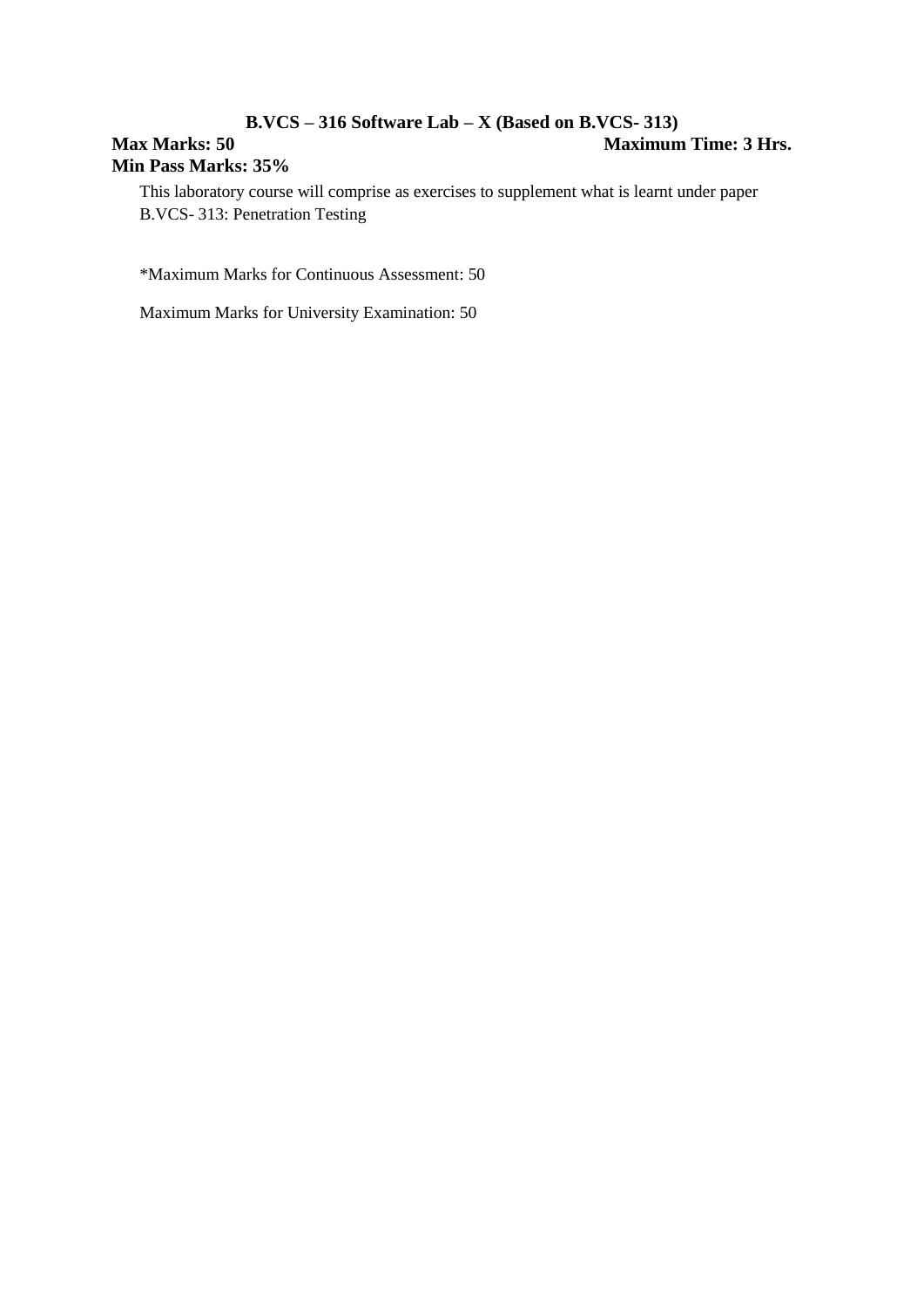# **B.VCS – 317 Software Lab – XI (Based on B.VCS- 314) Max Marks: 50 Maximum Time: 3 Hrs. Min Pass Marks: 35%**

This laboratory course will comprise as exercises to supplement what is learnt under paper B.VCS- 314: Cloud Computing

\*Maximum Marks for Continuous Assessment: 50

Maximum Marks for University Examination: 50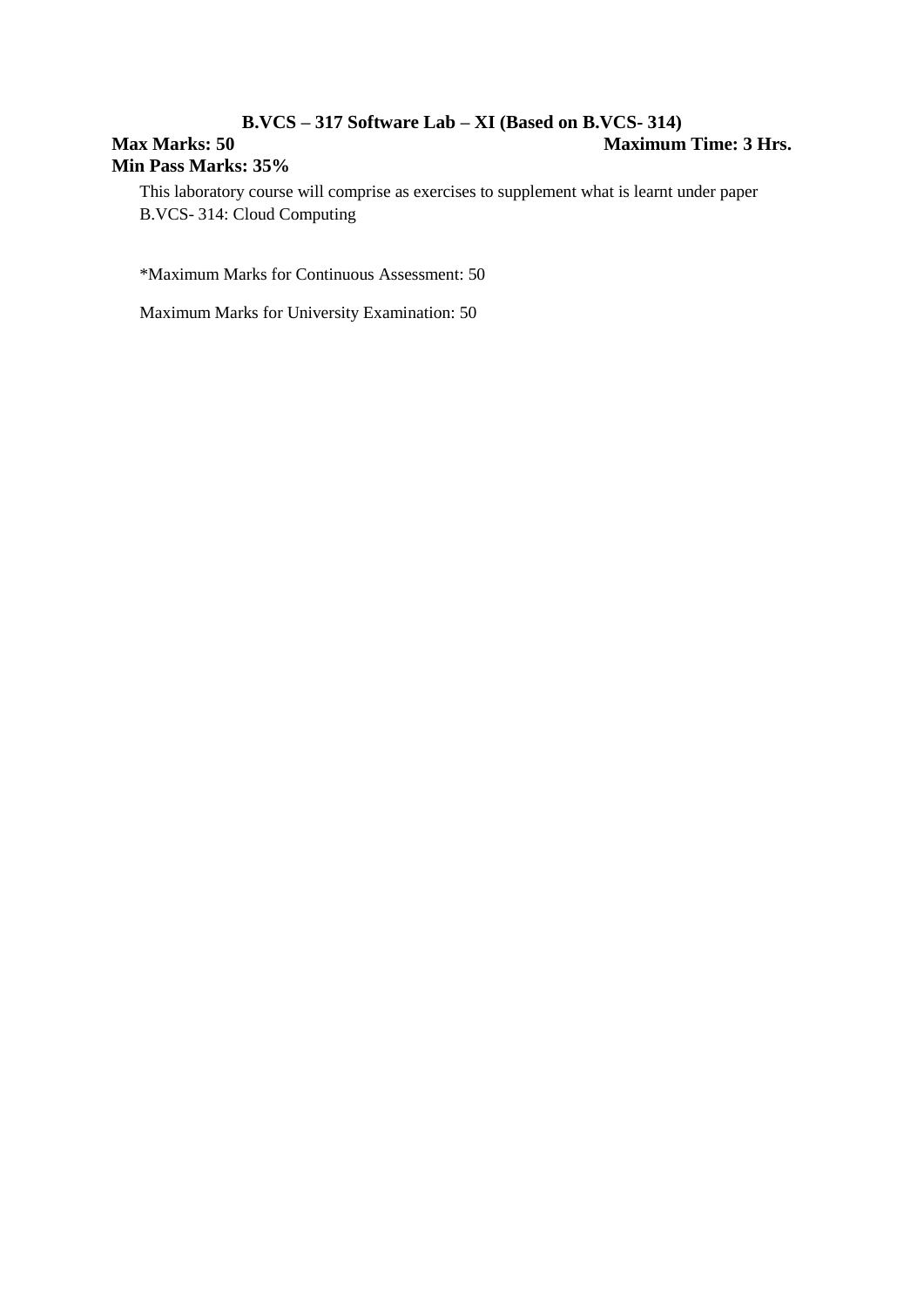#### **SYLLABUS FOR**

# **B.VOC (Cyber Security) Third Year( 6th Semester)**

# **2021-22, 2022-23 and 2023-24 Sessions**

| <b>CODE</b>      | <b>TITLE OF</b><br><b>PAPER</b> | <b>MAXIMUM MARKS</b> |
|------------------|---------------------------------|----------------------|
| <b>B.VCS-321</b> | <b>PROJECT</b>                  | 400                  |
|                  | <b>TOTAL</b>                    | 400                  |

### **1. 6-month Industrial Training External Credit: 18**

 **Internal Credits-12 Total Credits-30** 

### **Internal:150 (Credits-12) External Viva: 250**

- **1. Student have to submit any of the Three certificates (Exp.NSS-3/NCC-3/Red Cross-3/Youth Club-3/1-NSS &1NCC&1 Red cross/any Three) from the below activities for 12 Credits of General Studies .Each certificate has 4 credits. Total Credits-12.**
	- **a. NSS**
	- **b. NCC**
	- **c. Red Cross**
	- **d. Youth Club**

# **Project Marks Distribution**

- 1. The evaluation committee will distribute these marks for seminar/viva/project report and for any other activity, which the committee thinks to be proper.
- 2. Joint projects will be allowed and joint project reports will also be accepted. Individual project reports will be recognised and the students should highlight their contributions in a joint project report.
- 3. The Students must prefer doing Industrial Training and try to avoid the training in the computer Institutes where there is no Cyber Security work and mere training is given. In case students are not able to find training in any Industry, they may opt for doing this project training in the Department on some live project related to the automation of any University Department functionality or any Project given by the concerned teacher.

# **Committee for Evaluation of project report/work:**

- i. Head of the Department
- ii. Internal Guide (if any)